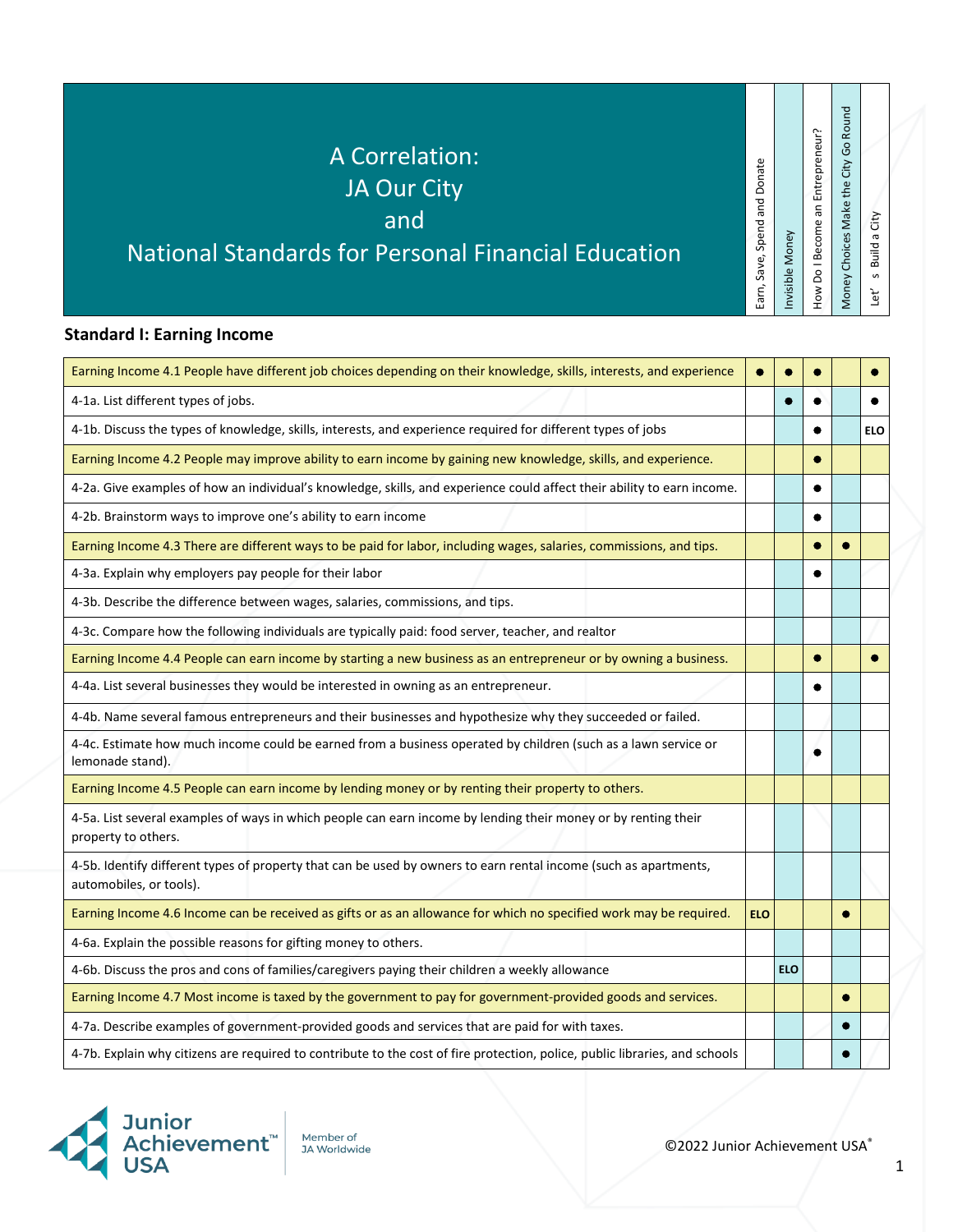#### A Correlation: JA Our City

and

### National Standards for Personal Financial Education

#### **Standard II: Spending**

| Spending 4.1 People differ in their preferences, priorities, and resources available for consuming goods and services.                                                   | $\bullet$ |           |  |  |
|--------------------------------------------------------------------------------------------------------------------------------------------------------------------------|-----------|-----------|--|--|
| 4-1a. Give examples of differences in people's preferences that can influence their spending on goods and services.                                                      |           |           |  |  |
| 4-1b. Brainstorm a personal list of goals for consumption of goods and services.                                                                                         |           |           |  |  |
| 4-1c. Prioritize future spending, taking resource limitations into account.                                                                                              |           |           |  |  |
| Spending 4.2. Money can be spent to increase one's own or another individual's personal satisfaction or to share the<br>cost of goods and services.                      |           |           |  |  |
| 4-2a. Describe ways that people in a community share the cost of services available to everyone.                                                                         |           |           |  |  |
| 4-2b. Analyze how people differ in their values and attitudes about spending money.                                                                                      |           |           |  |  |
| 4-2c. Identify ways you spend your money to increase personal satisfaction.                                                                                              | $\bullet$ |           |  |  |
| Spending 4.3 When people make a decision to use money for a particular purpose, they incur an opportunity cost in<br>that they cannot use the money for another purpose. | $\bullet$ |           |  |  |
| 4-3a. Define the concept of opportunity cost.                                                                                                                            | $\bullet$ |           |  |  |
| 4-3b. Provide examples of financial choices that have opportunity costs.                                                                                                 | $\bullet$ |           |  |  |
| Spending 4.4 Purchasing decisions have costs and benefits that can be different for different people.                                                                    | $\bullet$ |           |  |  |
| 4-4a. Compare the costs and benefits of purchasing an item for people with different characteristics (e.g. age,<br>income).                                              |           |           |  |  |
| 4-4b. Explain the costs and benefits of trading goods and services between family members and friends.                                                                   |           |           |  |  |
| Spending 4.5 Price, spending choices of others, peer pressure, and advertising about a product or service can<br>influence purchase decisions.                           |           |           |  |  |
| 4-5a. Explain how peer pressure can affect purchasing decisions.                                                                                                         |           |           |  |  |
| 4-5b. Share examples of how price, spending choices of others, peer pressure, or advertising influence a purchase<br>decision.                                           |           |           |  |  |
| 4-5c. Identify reliable sources of information when comparing products.                                                                                                  |           |           |  |  |
| Spending 4.6 Payment methods for making purchases include cash, checks, debit cards, and credit cards.                                                                   |           | $\bullet$ |  |  |
| 4-6a. Explain the similarities between paying for purchases with cash, checks, and debit cards.                                                                          |           |           |  |  |
| 4-6b. Compare the effects of using debit versus credit cards to make purchases.                                                                                          |           |           |  |  |



Member of **JA Worldwide** 

©2022 Junior Achievement USA®

Earn, Save, Spend and Donate

Earn, Save, Spend and Donate

Invisible Money

Invisible Money

How Do I Become an Entrepreneur? Money Choices Make the City Go Round

How Do I Become an Entrepreneur?

Money Choices Make the City Go Round

Let' s Build a City

Let'  $\,$ 

s Build a City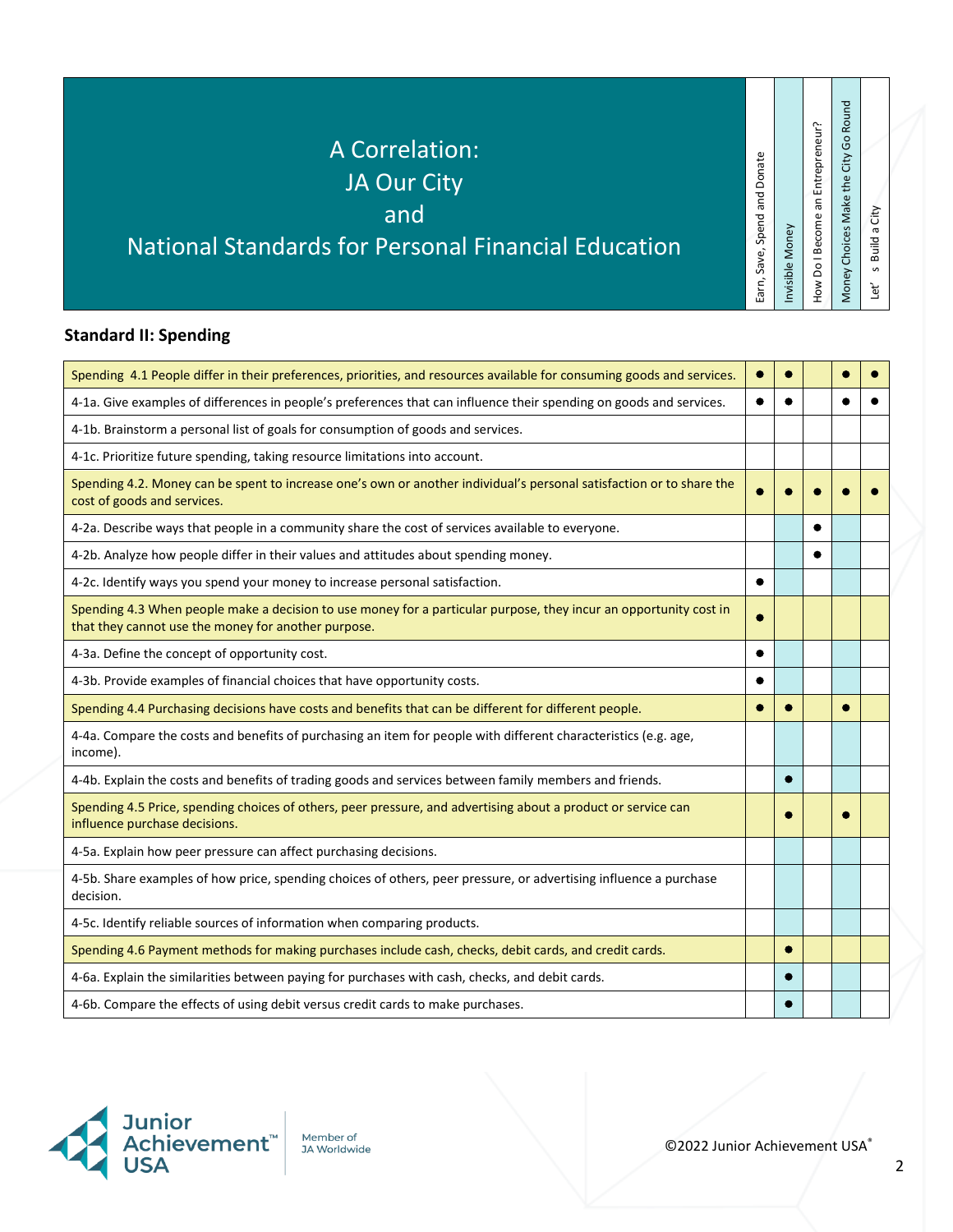## A Correlation:

### JA Our City

and

## National Standards for Personal Financial Education

#### **Standard III: Saving**

| Saving 4.1 When people save money, they are choosing not to spend money today to be able to buy something in<br>the future.                                                                           |   |  |  |
|-------------------------------------------------------------------------------------------------------------------------------------------------------------------------------------------------------|---|--|--|
| 4-1a. Explain why it is often harder to save than to spend money.                                                                                                                                     | ٠ |  |  |
| 4-1b. Give an example of buying something now versus saving money for the future and explain how they would<br>make that decision.                                                                    |   |  |  |
| 4-1c. Find an example of an advertisement (in a newspaper, magazine, on TV, social media, or online) that is<br>designed to influence people to spend money right away instead of saving their money. |   |  |  |
| Saving 4.2 A savings plan is a plan for setting aside money to pay for a future need, goal, or emergency.                                                                                             |   |  |  |
| 4-2a. Map out a savings plan designed to achieve a future purchase objective.                                                                                                                         |   |  |  |
| 4-2b. Give an example to illustrate the importance of having some money set aside for emergencies.                                                                                                    |   |  |  |
| 4-2c. Describe ways that people can decrease expenses to save more of their money.                                                                                                                    |   |  |  |
| Saving 4.3 People differ in their values and attitudes about saving.                                                                                                                                  |   |  |  |
| 4-3a. Discuss how life circumstances and experiences can cause people to differ in their values and attitudes about<br>saving and their ability to save.                                              |   |  |  |
| 4-3b. Explain how a person's friends and family can influence their values and attitudes about saving.                                                                                                |   |  |  |
| Saving 4.4 Safety and ease of access are factors to consider when deciding where to keep savings.                                                                                                     | ۰ |  |  |
| 4-4a. Describe the advantages of saving money in an account at a financial institution rather than keeping the money<br>at home.                                                                      |   |  |  |
| 4-4b. Identify safe places for people to keep their money.                                                                                                                                            | ● |  |  |
| Saving 4.5 Financial institutions often pay interest on deposit accounts to attract customers to deposit money in their<br>institution.                                                               |   |  |  |
| 4.5a. Explain why financial institutions, such as banks and credit unions, pay interest to depositors.                                                                                                |   |  |  |
| 4-5b. Compare the interest rates on savings accounts at two financial institutions.                                                                                                                   |   |  |  |



Member of **JA Worldwide** 

©2022 Junior Achievement USA®

Earn, Save, Spend and Donate

Earn, Save, Spend and Donate

Invisible Money

Invisible Money

How Do I Become an Entrepreneur? Money Choices Make the City Go Round

Money Choices Make the City Go Round How Do I Become an Entrepreneur?

Let' s Build a City

Let'  $\,$ 

s Build a City

3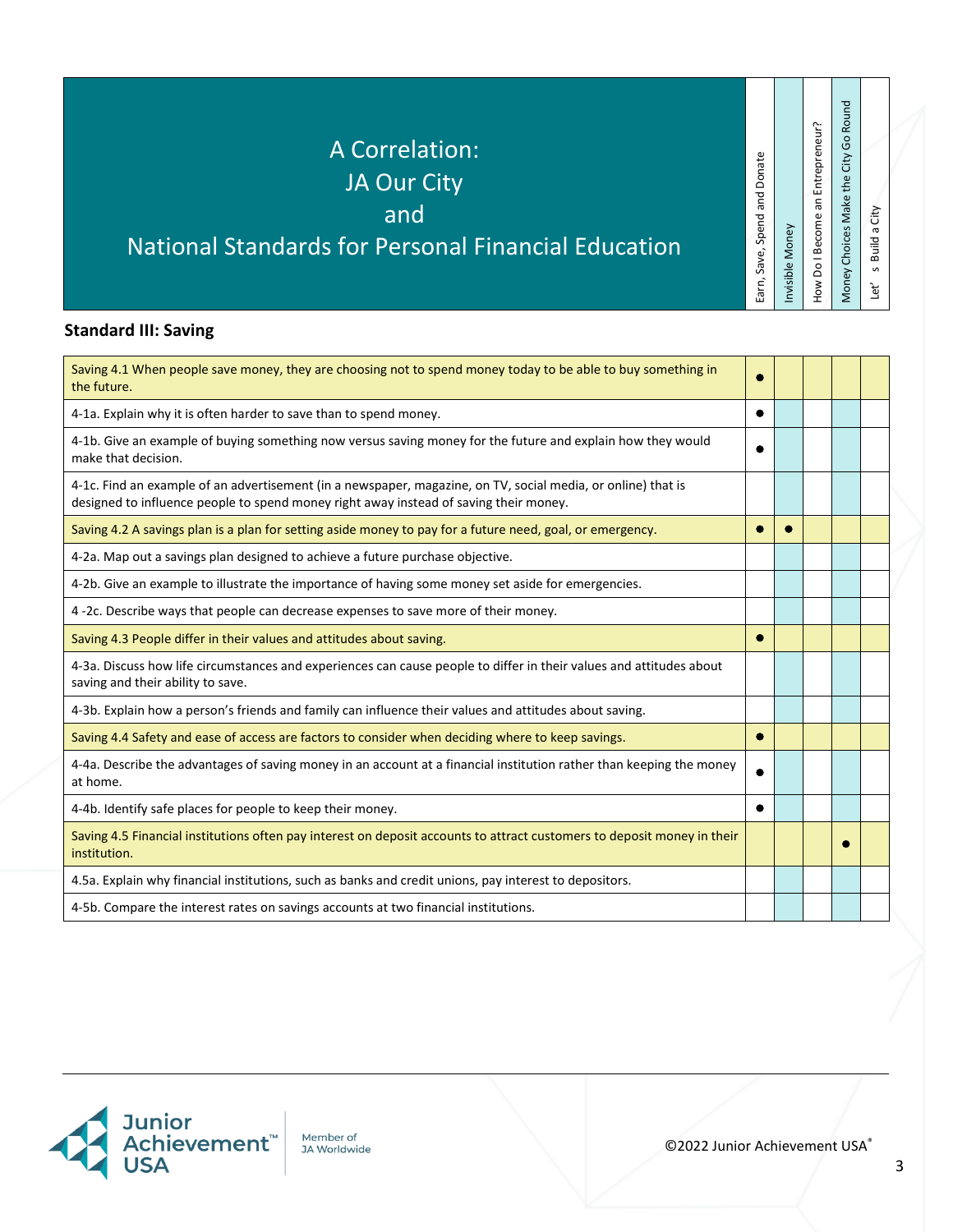# A Correlation:

### JA Our City

and

## National Standards for Personal Financial Education

#### **Standard IV: Investing**

| Investing 4.1 People invest their money so that it can grow over time and help them achieve their long-term financial<br>goals.                                                                                                                              |  |  |  |
|--------------------------------------------------------------------------------------------------------------------------------------------------------------------------------------------------------------------------------------------------------------|--|--|--|
| 4-1a. Explain why people invest their money.                                                                                                                                                                                                                 |  |  |  |
| 4-1b. Identify long-term financial goals that are most likely to be achieved by people who regularly invest their<br>money over many years.                                                                                                                  |  |  |  |
| Investing 4.2 Low-interest savings accounts are commonly used for short-term financial goals and emergency funds<br>because they are low risk. When saving for longer-term financial goals, people often invest in riskier assets to earn<br>higher returns. |  |  |  |
| 4-2a. Identify the similarities and differences between saving and investing.                                                                                                                                                                                |  |  |  |
| 4-2b. Provide examples of financial goals that are suited for saving versus investing.                                                                                                                                                                       |  |  |  |

#### **Standard V: Managing Credit**

| Credit 4.1 Interest is the price a borrower pays for using someone else's money, and the income earned by the<br>lender.                                            |  |  |  |
|---------------------------------------------------------------------------------------------------------------------------------------------------------------------|--|--|--|
| 4-1a. Explain why a person who borrows \$100 to buy something, often must pay back more than \$100 at a future<br>date.                                             |  |  |  |
| 4-1b. Describe the reasons why businesses and individuals sometimes lend money to others.                                                                           |  |  |  |
| Credit 4.2 When a person pays with credit, they have immediate use of purchased goods or services while agreeing<br>to repay the lender in the future with interest |  |  |  |
| 4-2a. Identify goods and services that people often purchase with credit.                                                                                           |  |  |  |
| 4-2b. Discuss reasons people may prefer to buy something with credit rather than paying cash.                                                                       |  |  |  |
| Credit 4.3 Lenders are more likely to approve borrowers who do not have a lot of other debt and who have a history<br>of paying back loans as promised.             |  |  |  |
| 4-3a. Explain why a person might prefer to lend an item or money to one person over another.                                                                        |  |  |  |
| 4-3b. Discuss why a person might be reluctant to lend money or personal possessions to someone who has a history<br>of not repaying previous loans.                 |  |  |  |



Member of **JA Worldwide**  Earn, Save, Spend and Donate

Earn, Save, Spend and Donate

Invisible Money

Invisible Money

How Do I Become an Entrepreneur? Money Choices Make the City Go Round

Money Choices Make the City Go Round How Do I Become an Entrepreneur?

Let' s Build a City

Let $^{\prime}$ 

s Build a City